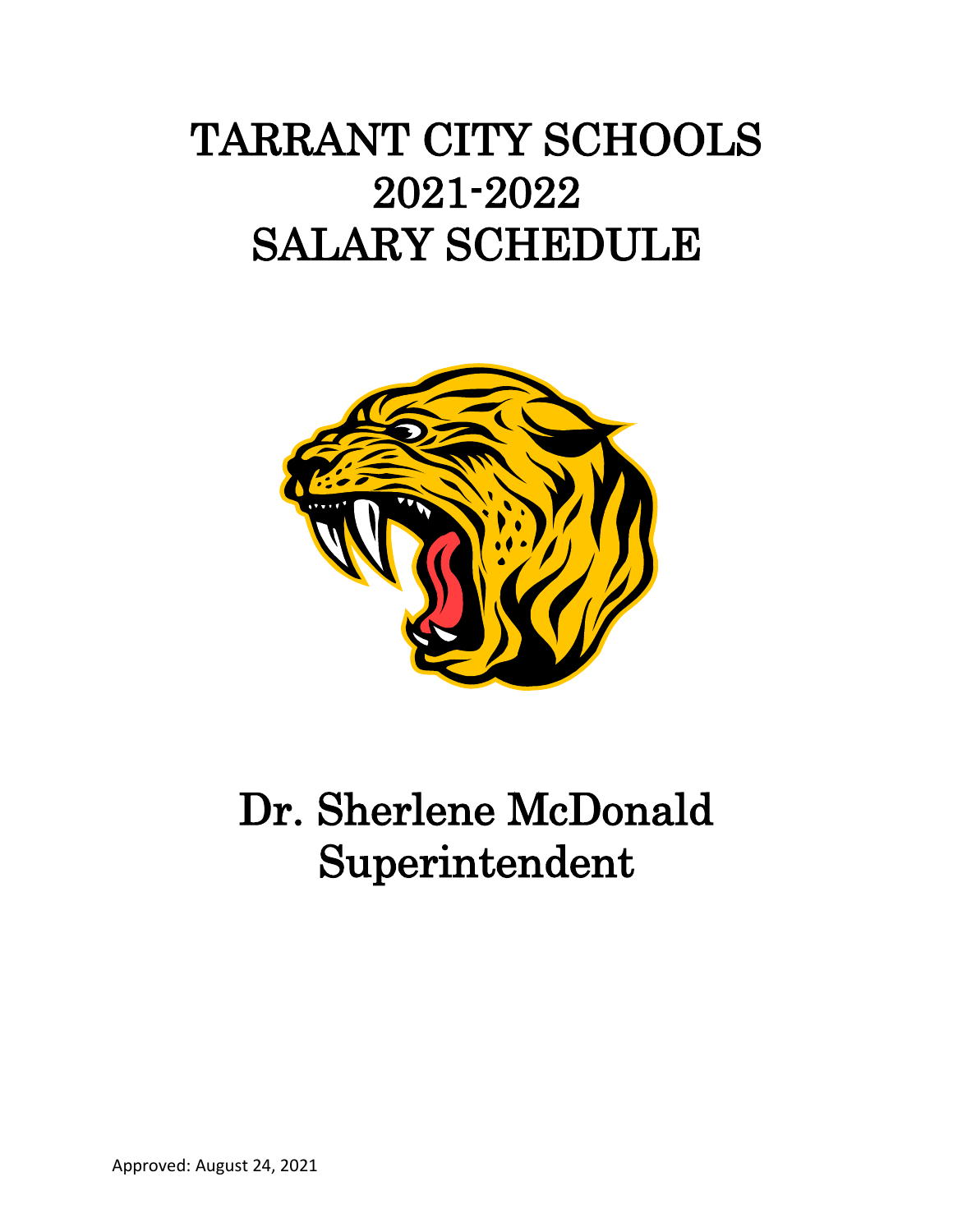# **PARAPROFESSIONALS**

|             | <b>184 DAY</b> |        |             | <b>202 DAY</b> |        |             | <b>240 DAY</b> |        |
|-------------|----------------|--------|-------------|----------------|--------|-------------|----------------|--------|
|             |                | $A-I$  |             |                | $A-II$ |             |                | $A-4$  |
| <b>STEP</b> |                | 20,943 | <b>STEP</b> |                | 22,992 | <b>STEP</b> |                | 25,145 |
| <b>STEP</b> | 2              | 21,362 | <b>STEP</b> | 2              | 23,452 | <b>STEP</b> | $\overline{2}$ | 25,869 |
| <b>STEP</b> | 3              | 21,789 | <b>STEP</b> | 3              | 23,921 | <b>STEP</b> | 3              | 26,594 |
| <b>STEP</b> | $\overline{4}$ | 22,225 | <b>STEP</b> | $\overline{4}$ | 24.399 | <b>STEP</b> | 4              | 27,318 |
| <b>STEP</b> | 5              | 22,670 | <b>STEP</b> | 5              | 24,888 | <b>STEP</b> | 5              | 28,043 |
| <b>STEP</b> | 6              | 23,123 | <b>STEP</b> | 6              | 25,385 | <b>STEP</b> | 6              | 28,767 |
| <b>STEP</b> | 7              | 23,586 | <b>STEP</b> | 7              | 25,893 | <b>STEP</b> | 7              | 29,342 |
| <b>STEP</b> | 8              | 24,058 | <b>STEP</b> | 8              | 26,412 | <b>STEP</b> | 8              | 29,929 |
| <b>STEP</b> | 9              | 24,539 | <b>STEP</b> | 9              | 26,940 | <b>STEP</b> | 9              | 30,528 |
| <b>STEP</b> | 10             | 25,030 | <b>STEP</b> | 10             | 27,479 | <b>STEP</b> | 10             | 31,139 |
| <b>STEP</b> | 11             | 25,531 | <b>STEP</b> | 11             | 28,029 | <b>STEP</b> | 11             | 31,762 |

184 day employees' first day for 2021/2022 school year is Institute Day August 5, 2021 – last day May 26, 2022. 202 day employees' first day for 2021/2022 school year is July 23, 2021 – last day June 6, 2022. 240 day employees first day for 2021/2022 school year is July 1, 2021 – last day Junes 30, 2022.

Actual work days are specified by academic calendar.

All para-professionals are non-exempt support employees and work 7.5 hours daily.

For **OFFICE** para-professionals:

\*Add \$300 for Associates Degree in Business/Accounting

\*Add \$600 for Bachelors Degree in Business/Accounting

\*Add \$300 for Alabama Association of School Business Officials certification

(Must maintain and verify certification to receive annual supplement)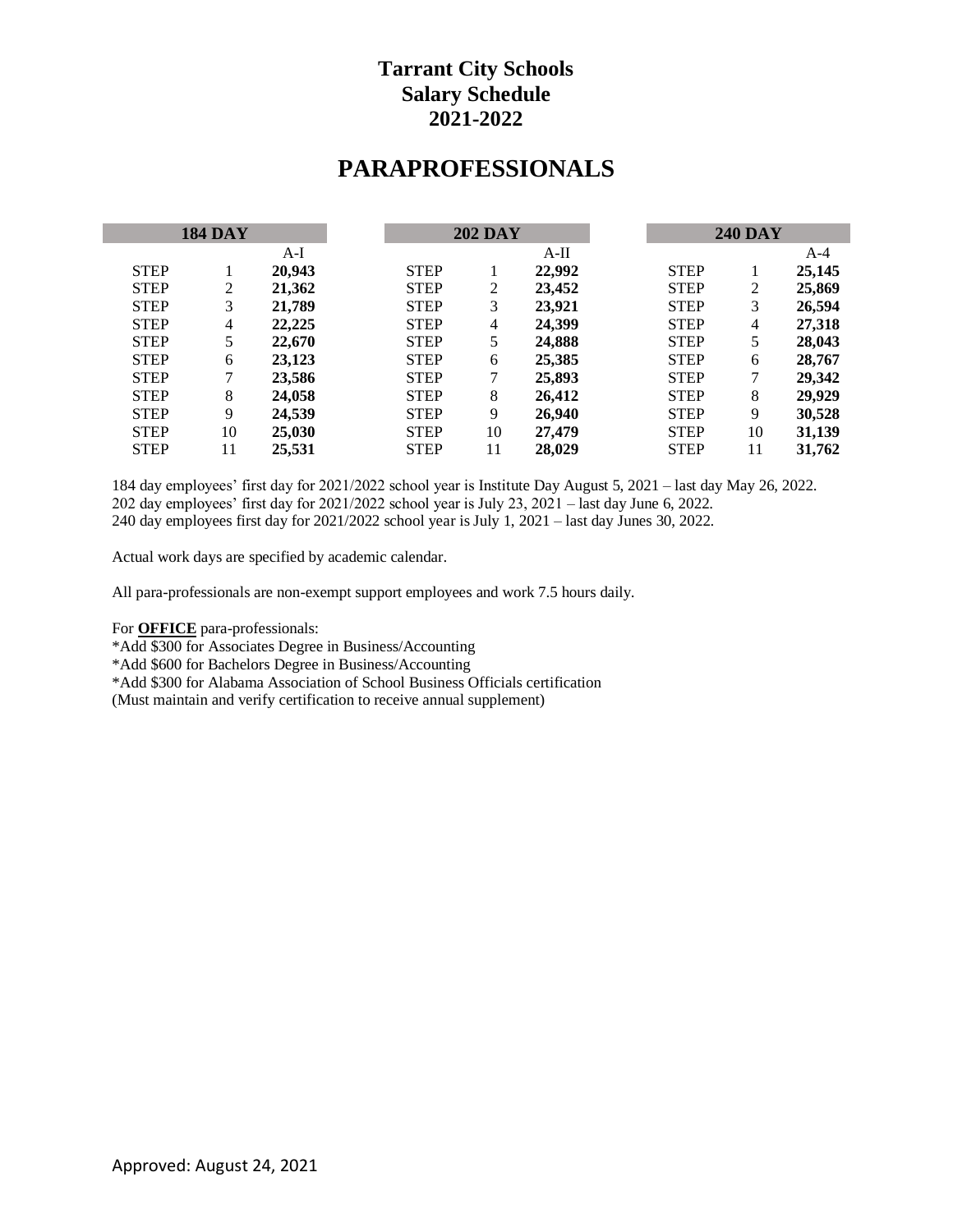# **NURSING**

| <b>182 DAY LPN AIDE</b> |             |               | 182 DAY RN AS/BS  |             |               | <b>182 DAY RN MASTERS</b> |             |               |
|-------------------------|-------------|---------------|-------------------|-------------|---------------|---------------------------|-------------|---------------|
|                         |             | $LN-82$       |                   |             | <b>RN-82</b>  |                           |             | RN-RM         |
| <b>EXPERIENCE</b>       | <b>STEP</b> | <b>SALARY</b> | <b>EXPERIENCE</b> | <b>STEP</b> | <b>SALARY</b> | <b>EXPERIENCE</b>         | <b>STEP</b> | <b>SALARY</b> |
| $\theta$                | 1           | 21,880        | 0                 | 1           | 45,137        | $\theta$                  | 1           | 46,664        |
|                         | 2           | 22,852        |                   | 2           | 45,637        |                           | 2           | 47,130        |
| 2                       | 3           | 23,824        | 2                 | 3           | 45,896        | 2                         | 3           | 47,600        |
| 3                       | 4           | 24,166        | 3                 | 4           | 47,520        | 3                         | 4           | 51,319        |
| 4                       | 5           | 24,509        | 4                 | 5           | 47,783        | 4                         | 5           | 51,832        |
| 5                       | 6           | 24,848        | 5                 | 6           | 48,047        | 5                         | 6           | 52,352        |
| 6                       | 7           | 24,957        | 6                 |             | 48,573        | 6                         |             | 53,571        |
|                         | 8           | 25,064        | 7                 | 8           | 48,831        | 7                         | 8           | 53,839        |
| $\,8\,$                 | 9           | 25,171        | 8                 | 9           | 49,094        | 8                         | 9           | 54,108        |
| 9                       | 10          | 25,206        | 9                 | 10          | 49,596        | 9                         | 10          | 54,290        |
| 10                      | 11          | 25,473        | 10                | 11          | 49,860        | 10                        | 11          | 54,561        |
| 11                      | 12          | 25,622        | 11                | 12          | 50,338        | 11                        | 12          | 55,108        |
| 12                      | 13          | 25,813        | 12                | 13          | 51,558        | 12                        | 13          | 55,273        |
| 13                      | 14          | 26,001        | 13                | 14          | 51,712        | 13                        | 14          | 55,828        |
| $14 - 17$               | $15 - 18$   | 26,186        | 14-17             | $15 - 18$   | 51,864        | 14-17                     | $15 - 18$   | 56,538        |
| 18-20                   | 19-21       | 26,502        | 18-20             | 19-21       | 52,017        | 18-20                     | 19-21       | 57,266        |
| 21-23                   | $22 - 24$   | 26,820        | 21-23             | $22 - 24$   | 52,171        | 21-23                     | $22 - 24$   | 58,001        |
| 24-26                   | $25 - 27$   | 27,391        | 24-26             | 25-27       | 52,322        | 24-26                     | $25 - 27$   | 58,600        |
| $27+$                   | 28          | 27,960        | $27+$             | 28          | 52,478        | $27+$                     | 28          | 59,202        |

182 day employees' first day for 2021/2022 school year is Institute Day August 5, 2021 then August 9, 2021 – last day May 25, 2022.

Actual work days are specified by academic calendar.

Nursing staff is required to attend two professional development days. Professional development days may be substituted with the Alabama Association of School Nurses Conference.

Registered Nurse is an exempt employee working 7.5 hours daily

LPN Aides are non-exempt support employees and work 7.5 hours daily.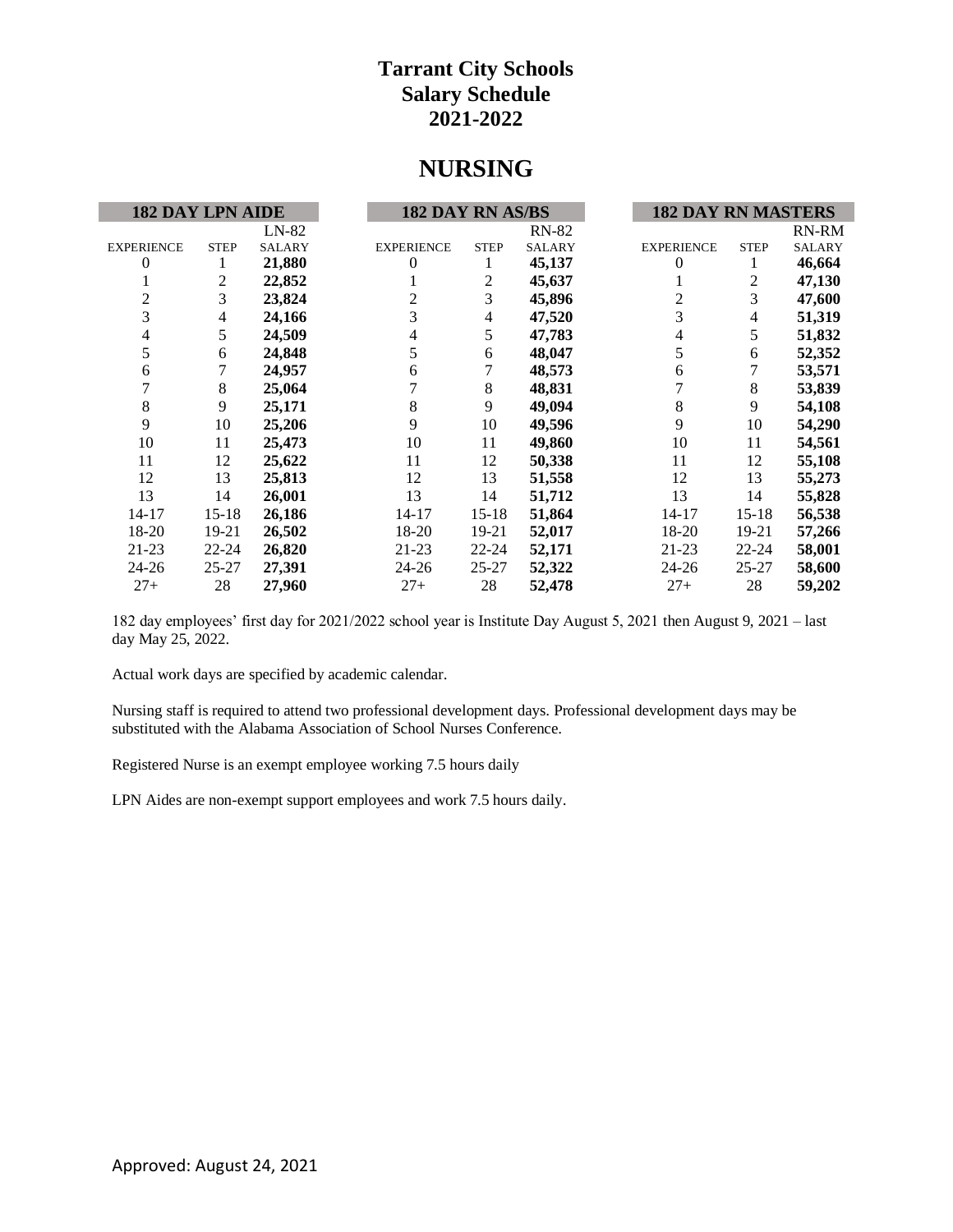# **SPECIAL EDUCATION BUS AIDES**

|             | <b>182 DAY</b> |        |
|-------------|----------------|--------|
|             |                | $B5-I$ |
| <b>STEP</b> | 1              | 15,779 |
| <b>STEP</b> | 2              | 16,236 |
| <b>STEP</b> | 3              | 16,712 |
| <b>STEP</b> | 4              | 17,211 |
| <b>STEP</b> | 5              | 17,738 |
| <b>STEP</b> | 6              | 18,292 |

182 day special education bus aides assist in the transporting of Special Education students. 180 days and must attend two professional development days. They must hold a current CDL license and an Alabama Bus Driver Certification.

182 day special education aides are non-exempt and work 5 hours daily.

I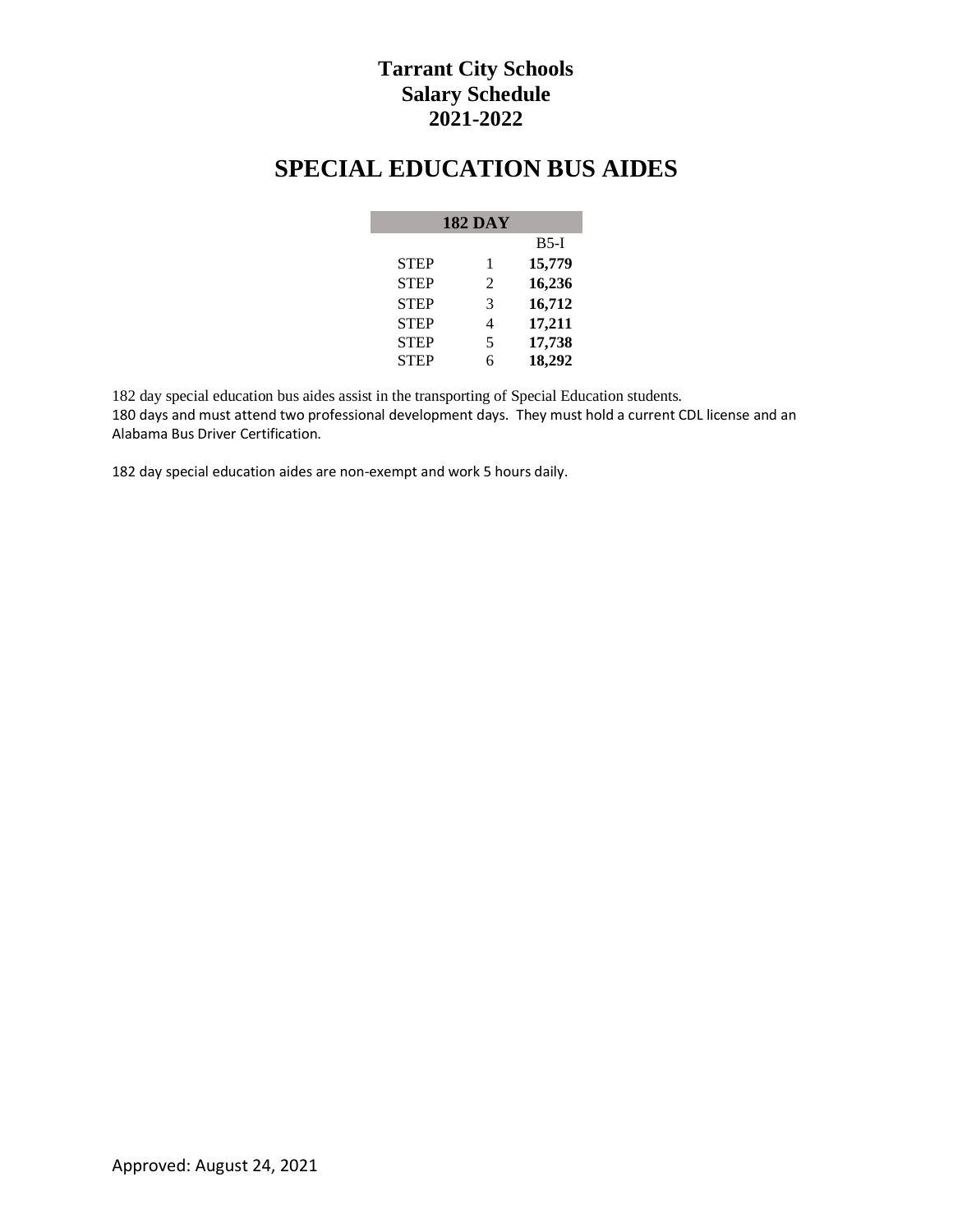# **CHILD NUTRITION PROGRAM**

|             | <b>185 DAY WORKER</b> |        |             | 185 DAY ASST.<br><b>MANAGER</b> |        | 190 DAY MANAGER |   |        |
|-------------|-----------------------|--------|-------------|---------------------------------|--------|-----------------|---|--------|
|             |                       | $L-H$  |             |                                 | LA-I   |                 |   | $LM-I$ |
| <b>STEP</b> |                       | 17,895 | <b>STEP</b> |                                 | 24,563 | <b>STEP</b>     |   | 33,488 |
| <b>STEP</b> | 2                     | 17,969 | <b>STEP</b> | 2                               | 25,144 | <b>STEP</b>     | 2 | 34,346 |
| <b>STEP</b> | 3                     | 18,275 | <b>STEP</b> | 3                               | 25,727 | <b>STEP</b>     | 3 | 34,696 |
| <b>STEP</b> | 4                     | 18,364 | <b>STEP</b> | 4                               | 26,312 | <b>STEP</b>     | 4 | 35,048 |
| <b>STEP</b> | 5                     | 18,454 | <b>STEP</b> | 5                               | 26,893 | <b>STEP</b>     | 5 | 35,379 |
| <b>STEP</b> | 6                     | 18,767 | <b>STEP</b> | 6                               | 27,477 | <b>STEP</b>     | 6 | 35,749 |
| <b>STEP</b> |                       | 18,852 |             |                                 |        |                 |   |        |
| <b>STEP</b> | 8                     | 18,945 |             |                                 |        |                 |   |        |
| <b>STEP</b> | 9                     | 19,244 |             |                                 |        |                 |   |        |
| <b>STEP</b> | $10+$                 | 19,332 |             |                                 |        |                 |   |        |

190 day manager works 180 student days, two professional development days, and eight additional work days. 185 day employee works 180 student days, two professional development days, and three additional days. Director and Coordinator designate professional development and work days.

\*Add \$300 for ServSafe certification (Must maintain and verify certification to receive annual supplement)

185 day worker works 6.5 hours daily.

185 day assistant manager works 7 hours daily.

190 day manager works 8 hours daily.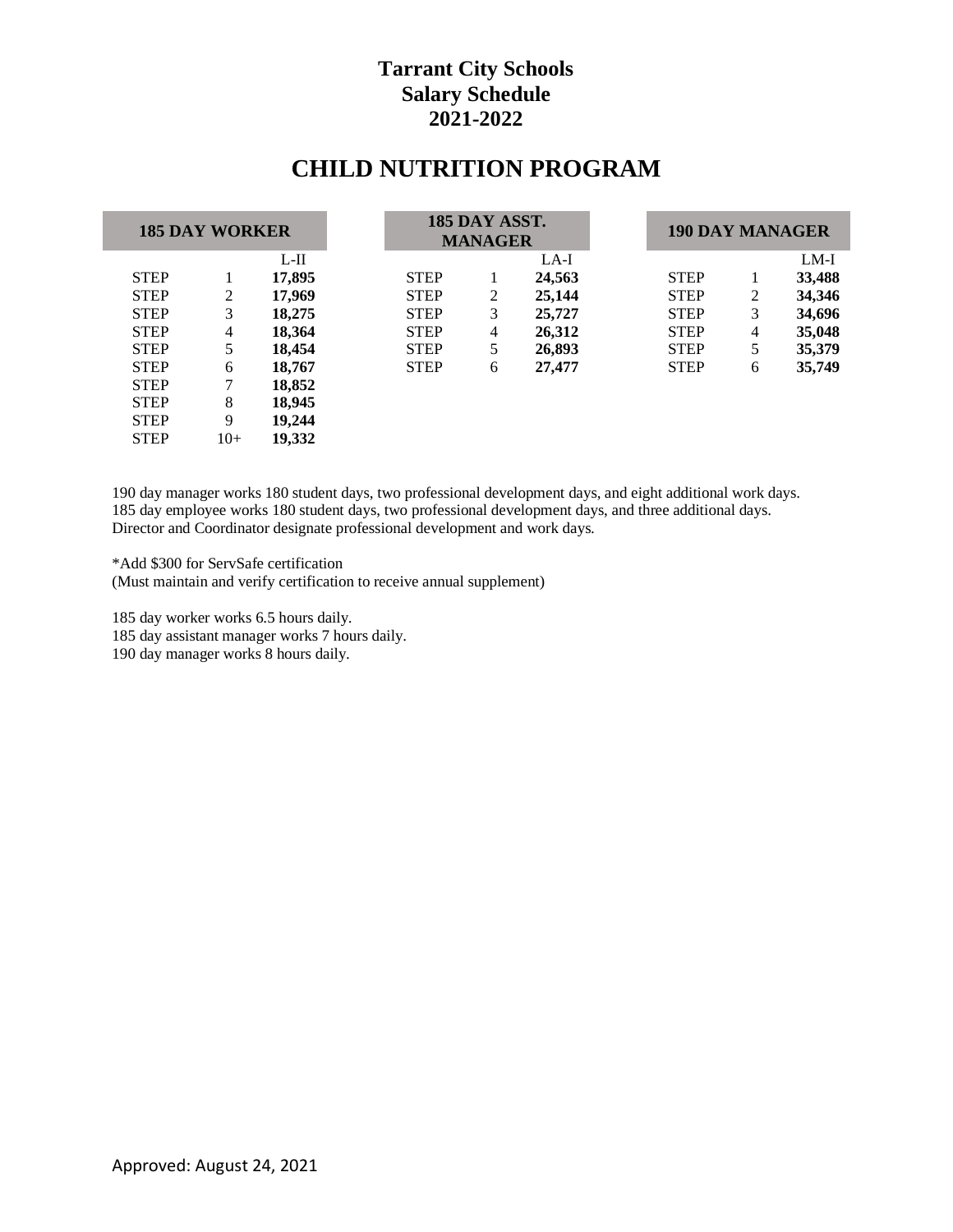# **TECHNOLOGY**

| <b>240 DAY TECHNICIAN</b> |                |        |
|---------------------------|----------------|--------|
|                           |                | $CT-I$ |
| <b>STEP</b>               | 1              | 42,446 |
| <b>STEP</b>               | 2              | 42,857 |
| <b>STEP</b>               | 3              | 43,271 |
| <b>STEP</b>               | $\overline{4}$ | 45,456 |
| <b>STEP</b>               | 5              | 47,641 |
| <b>STEP</b>               | 6              | 49,829 |
| <b>STEP</b>               | 7              | 52,014 |
| <b>STEP</b>               | 8              | 54,200 |
| <b>STEP</b>               | 9              | 56,386 |
| <b>STEP</b>               | 10             | 58,571 |
| <b>STEP</b>               | 11             | 60,755 |
| <b>STEP</b>               | 12             | 62,940 |

240 day employees' first day for 2021/2022 school year is July 1, 2021 - last day June 30, 2022.

Technology positions are exempt and work 7.5 hours daily.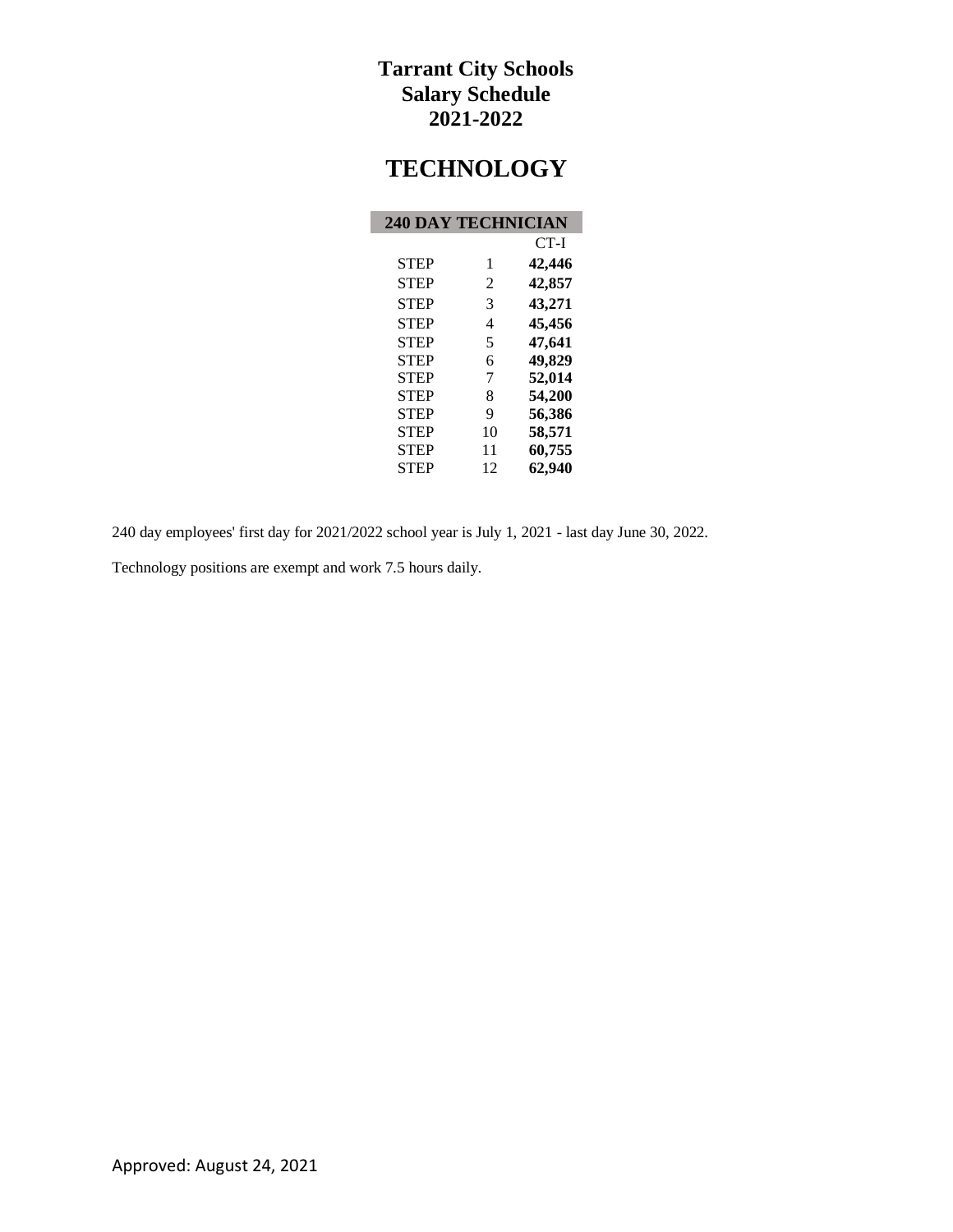# **FACILITIES AND MAINTENANCE**

|             |    |        | <b>240 DAY MAINTENANCE CREW</b> |                |        |             | <b>240 DAY</b><br><b>CUSTODIAN</b> |         |                          | <b>202 DAY</b><br><b>CUSTODIAN</b> |        |
|-------------|----|--------|---------------------------------|----------------|--------|-------------|------------------------------------|---------|--------------------------|------------------------------------|--------|
|             |    | $M-I$  |                                 |                | M-II   |             |                                    | $C2-C2$ |                          |                                    | $C-C2$ |
| <b>STEP</b> | 1  | 32,520 | <b>STEP</b>                     | 1              | 30,568 | <b>STEP</b> | 1                                  | 21,768  | <b>STEP</b>              | 1                                  | 17,427 |
| <b>STEP</b> | 2  | 34,320 | <b>STEP</b>                     | 2              | 32,260 | <b>STEP</b> | 2                                  | 22,749  | <b>STEP</b>              | 2                                  | 18,093 |
| <b>STEP</b> | 3  | 36,168 | <b>STEP</b>                     | 3              | 33,952 | <b>STEP</b> | 3                                  | 23,799  | <b>STEP</b>              | 3                                  | 19,431 |
| <b>STEP</b> | 4  | 37,915 | <b>STEP</b>                     | $\overline{4}$ | 35,515 | <b>STEP</b> | 4                                  | 24,888  | <b>STEP</b>              | 4                                  | 20,153 |
| <b>STEP</b> | 5. | 39,715 | <b>STEP</b>                     | 5              | 37,328 | <b>STEP</b> | 5                                  | 25,986  | <b>STEP</b>              | 5                                  | 20,959 |
| <b>STEP</b> | 6  | 41,509 | <b>STEP</b>                     | 6              | 39,019 | <b>STEP</b> | 6                                  | 27,025  | <b>STEP</b>              | 6                                  | 21,797 |
|             |    |        |                                 |                |        | <b>STEP</b> | 7                                  | 28,106  | <b>STEP</b>              | 7                                  | 22,670 |
|             |    |        |                                 |                |        | <b>STEP</b> | 8                                  | 29,230  | <b>STEP</b>              | 8                                  | 23,576 |
|             |    |        |                                 |                |        | <b>STEP</b> | 9                                  | 29,230  | <b>STEP</b>              | 9                                  | 23,576 |
|             |    |        |                                 |                |        | <b>STEP</b> | 10                                 | 30,399  | <b>STEP</b>              | 10                                 | 24,520 |
|             |    |        |                                 |                |        | <b>STEP</b> | 11                                 | 30,399  | <b>STEP</b>              | 11                                 | 24,520 |
|             |    |        |                                 |                |        | <b>STEP</b> | 12                                 | 31,615  | <b>STEP</b>              | 12                                 | 25,500 |
|             |    |        |                                 |                |        |             |                                    |         |                          |                                    |        |
|             |    |        | <b>214 DAY CUSTODIAN</b>        |                |        |             |                                    |         | <b>187 DAY CUSTODIAN</b> |                                    |        |
|             |    |        |                                 | $\cap$ $\cap$  |        |             |                                    |         |                          | C <sub>2</sub> C <sub>2</sub>      |        |

| <i>LIA DA L</i> CUSTODIAN |   |        |             | 10/ DAT CUSTUDIAN |         |
|---------------------------|---|--------|-------------|-------------------|---------|
|                           |   | C-CI   |             |                   | $C3-C3$ |
| <b>STEP</b>               |   | 17,137 | <b>STEP</b> |                   | 14,976  |
| <b>STEP</b>               | ∠ | 17,752 | <b>STEP</b> | 2                 | 15,513  |
| <b>STEP</b>               |   | 18,462 | <b>STEP</b> |                   | 16,134  |
| <b>STEP</b>               | 4 | 19,168 | <b>STEP</b> | 4                 | 16,748  |
| <b>STEP</b>               |   | 20,586 | <b>STEP</b> |                   | 17,989  |
| <b>STEP</b>               | 6 | 21,351 | <b>STEP</b> | 6                 | 18,659  |
|                           |   |        |             |                   |         |

240 day employees' first day for 2021/2022 school year is July 1, 2021 - last day June 30, 2022. 202 day employees' first day for 2021/2022 school year is July 23, 2021 – last day June 6, 2022. 187 day employees' first day for 2021/2022 school year is August 5, 2021 – last day May 26, 2022.

240 day, 202 day, and 187 day positions work 8 hours daily.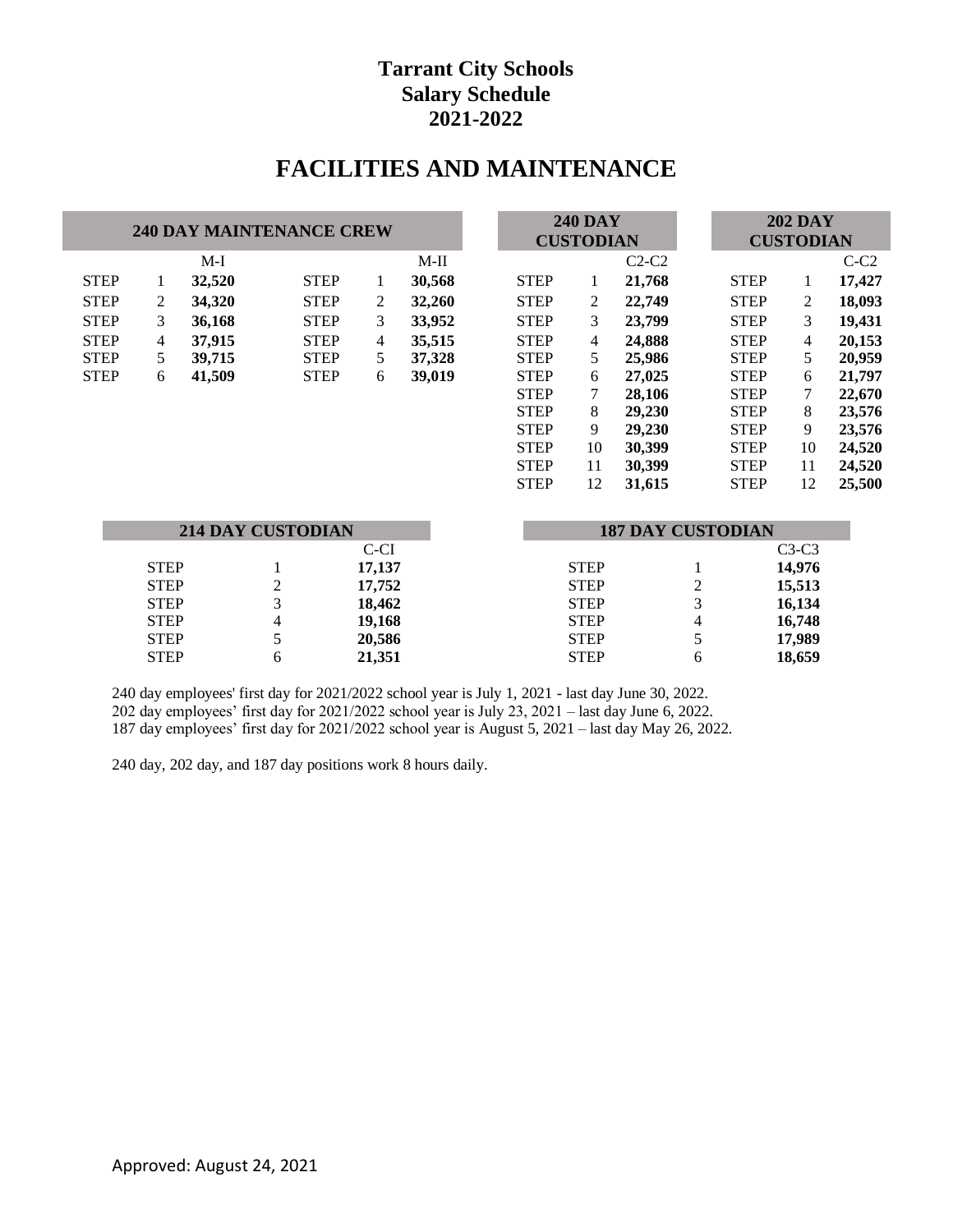#### **Tarrant Board of Education Supplements for Maintenance Workers or Professional Staff Where Certification is Specifically Related to Job Responsibilities**

| <b>TYPE OF CERTIFICATION</b>                                    | <b>AMOUNT OF SUPPLEMENT</b>      |
|-----------------------------------------------------------------|----------------------------------|
| Journeyman or Master Plumber's and/or Gasfitter's card issued   | Journeyman: \$4,500.00           |
| by the                                                          | Master or Contractor: \$5,000.00 |
| Alabama Licensing Board or a municipality within the State of   |                                  |
| Alabama                                                         |                                  |
|                                                                 |                                  |
| Journeyman or Master Electrician's card issued by the Alabama   | Journeyman: \$4,500.00           |
| Licensing Board or municipality within the State of Alabama     | Master or Contractor: \$5,000.00 |
|                                                                 |                                  |
| EPA Section 608, Type I or Type II or universal certification,  |                                  |
| allowing refrigerant purchase                                   | \$5,000.00                       |
|                                                                 |                                  |
| Certified Refrigeration Technician card issued by the Alabama   |                                  |
| Licensing                                                       | \$5,000.00                       |
| Board of Heating, A/C, and Refrigeration Contractors            |                                  |
|                                                                 |                                  |
| HVAC Contractor's License issued by the Alabama Licensing       | \$5,000.00                       |
| <b>Board</b>                                                    |                                  |
|                                                                 |                                  |
| A General Contractor's License issued by the Alabama Licensing  | \$5,000.00                       |
| <b>Board</b>                                                    |                                  |
|                                                                 |                                  |
| Other certifications which may be approved and recognized by    | \$4,500.00 or other amount       |
| the                                                             | as set by the Tarrant BOE        |
| <b>Tarrant Board of Education</b>                               |                                  |
|                                                                 |                                  |
| Other certifications which may be approved by the Tarrant Board | \$2,250.00                       |
| of Education                                                    |                                  |

A supplement in the amount shown in the above table may be paid per year, per certification for maintenance workers who hold one or more certifications directly related to the type of work required by their job. Supplements may be paid for up to two (2) certifications. All employees seeking supplement payments must have proof of a minimum of three (3) years or 6,000 hours of hands on experience in each field of certification. Such masters or contractors cards are available for electricians and plumbers. Master and contractor shall be considered synonymous for the classification of electrician and plumber. It is the responsibility of the employee to keep the status of all certifications up-to-date. The maximum any one employee may obtain annually from supplements is \$10,000.00. All supplement payments are subject to all applicable local, state, and federal taxes, as well as retirement, FICA, and other normal deductions.

Certifications not recognized under this supplement program include, but are not limited to the trades of carpentry, masonry, concrete finishing, ceiling installer, painter, sheet metal mechanic, roofer, equipment operator, automotive mechanic, asbestos worker, flooring installer, and similar occupations. No supplement shall be paid solely because an employee has obtained or holds a commercial drivers (CDL) license. No supplement shall be paid for certifications required by the Federal Government or the State Department of Education, such as asbestos inspector, capital planner, or facilities and enumeration inspector.

Custodial and Janitorial employees are not eligible for supplement payments under this program.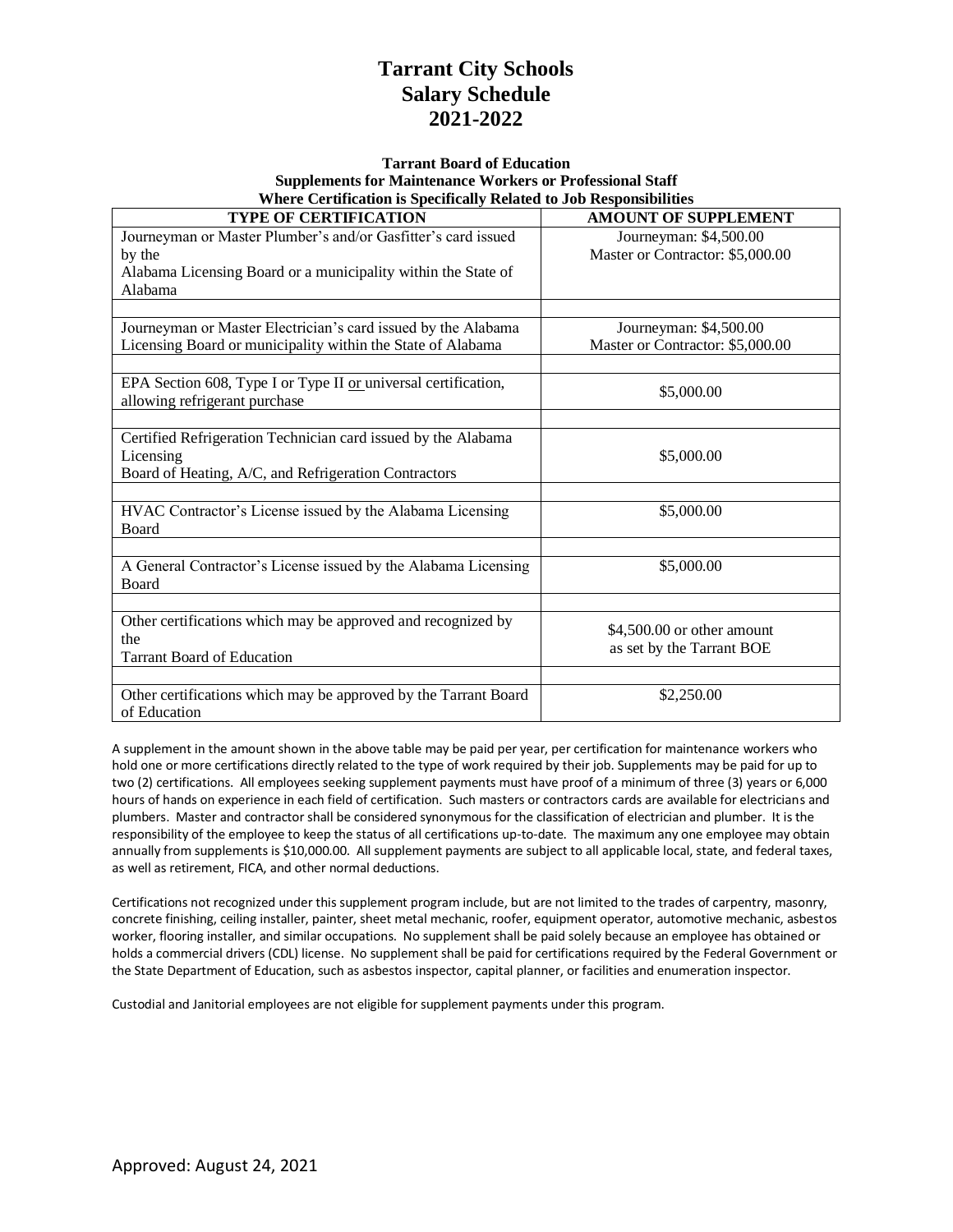# **FINANCE**

| <b>REGISTRAR/BOOKKEEPER</b> |                |        | <b>HIGH SCHOOL</b> |                             |        |  |
|-----------------------------|----------------|--------|--------------------|-----------------------------|--------|--|
|                             |                |        |                    | <b>REGISTRAR/BOOKKEEPER</b> |        |  |
|                             |                | $S-II$ |                    |                             | S-HS   |  |
| <b>STEP</b>                 | 1              | 32,196 | <b>STEP</b>        |                             | 33,336 |  |
| <b>STEP</b>                 | $\overline{2}$ | 32,840 | <b>STEP</b>        | 2                           | 34,004 |  |
| <b>STEP</b>                 | 3              | 33,497 | <b>STEP</b>        | 3                           | 34,683 |  |
| <b>STEP</b>                 | 4              | 34,168 | <b>STEP</b>        | 4                           | 35,376 |  |
| <b>STEP</b>                 | 5              | 34,850 | <b>STEP</b>        | 5                           | 36,085 |  |
| <b>STEP</b>                 | 6              | 35,546 | <b>STEP</b>        | 6                           | 36,806 |  |
| <b>STEP</b>                 | 7              | 36,259 | <b>STEP</b>        |                             | 37,542 |  |
| <b>STEP</b>                 | 8              | 36,983 | <b>STEP</b>        | 8                           | 38,293 |  |
| <b>STEP</b>                 | 9              | 37,722 | <b>STEP</b>        | 9                           | 39,060 |  |
| <b>STEP</b>                 | $10 - 11$      | 38,478 | <b>STEP</b>        | $10 - 11$                   | 39,839 |  |
| <b>STEP</b>                 | $12 - 13$      | 39,247 | <b>STEP</b>        | $12 - 13$                   | 40,636 |  |
| <b>STEP</b>                 | $14 - 15$      | 40,031 | <b>STEP</b>        | $14 - 15$                   | 41,450 |  |
| <b>STEP</b>                 | $16-17$        | 40,833 | <b>STEP</b>        | 16-17                       | 42,279 |  |

240 day employees' first day for 2021/2022 school year is July 1, 2021 - last day June 30, 2022.

Financial staff works 7.5 hours daily.

\*Add \$300 for Associates Degree in Business/Accounting

\*Add \$600 for Bachelors Degree in Business/Accounting

\*Add \$300 for Alabama Association of School Business Officials certification

(Must maintain and verify certification to receive annual supplement)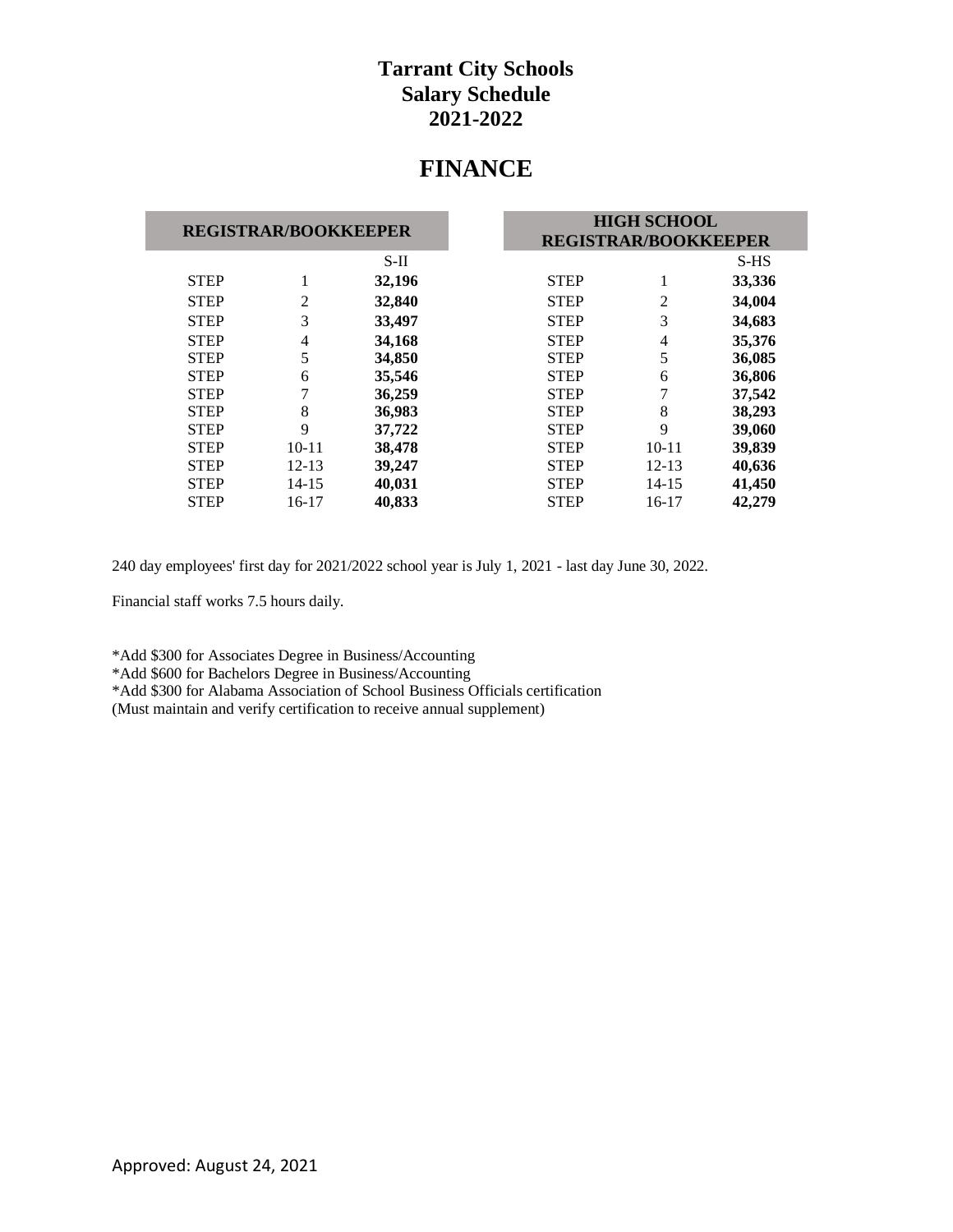# **JOB COACH**

| <b>240 DAY JOB COACH</b> |                |        |
|--------------------------|----------------|--------|
|                          |                | JC-JC  |
| <b>STEP</b>              | 1              | 29,951 |
| <b>STEP</b>              | $\overline{c}$ | 30,440 |
| <b>STEP</b>              | 3              | 30,927 |
| <b>STEP</b>              | $\overline{4}$ | 31,415 |
| <b>STEP</b>              | 5              | 31,906 |
| <b>STEP</b>              | 6              | 32,393 |
| <b>STEP</b>              | 7              | 32,881 |
| <b>STEP</b>              | 8              | 33,369 |
| <b>STEP</b>              | 9              | 33,861 |
| <b>STEP</b>              | $10 - 11$      | 35,216 |
| <b>STEP</b>              | $12 - 13$      | 36,623 |
| <b>STEP</b>              | $14 - 15$      | 38,088 |
| <b>STEP</b>              | 16-17          | 39,612 |

240 day employees' first day for 2021/2022 school year is July 1, 2021 - last day June 30, 2022.

Job Coach position is non-exempt and work 7.5 hours daily.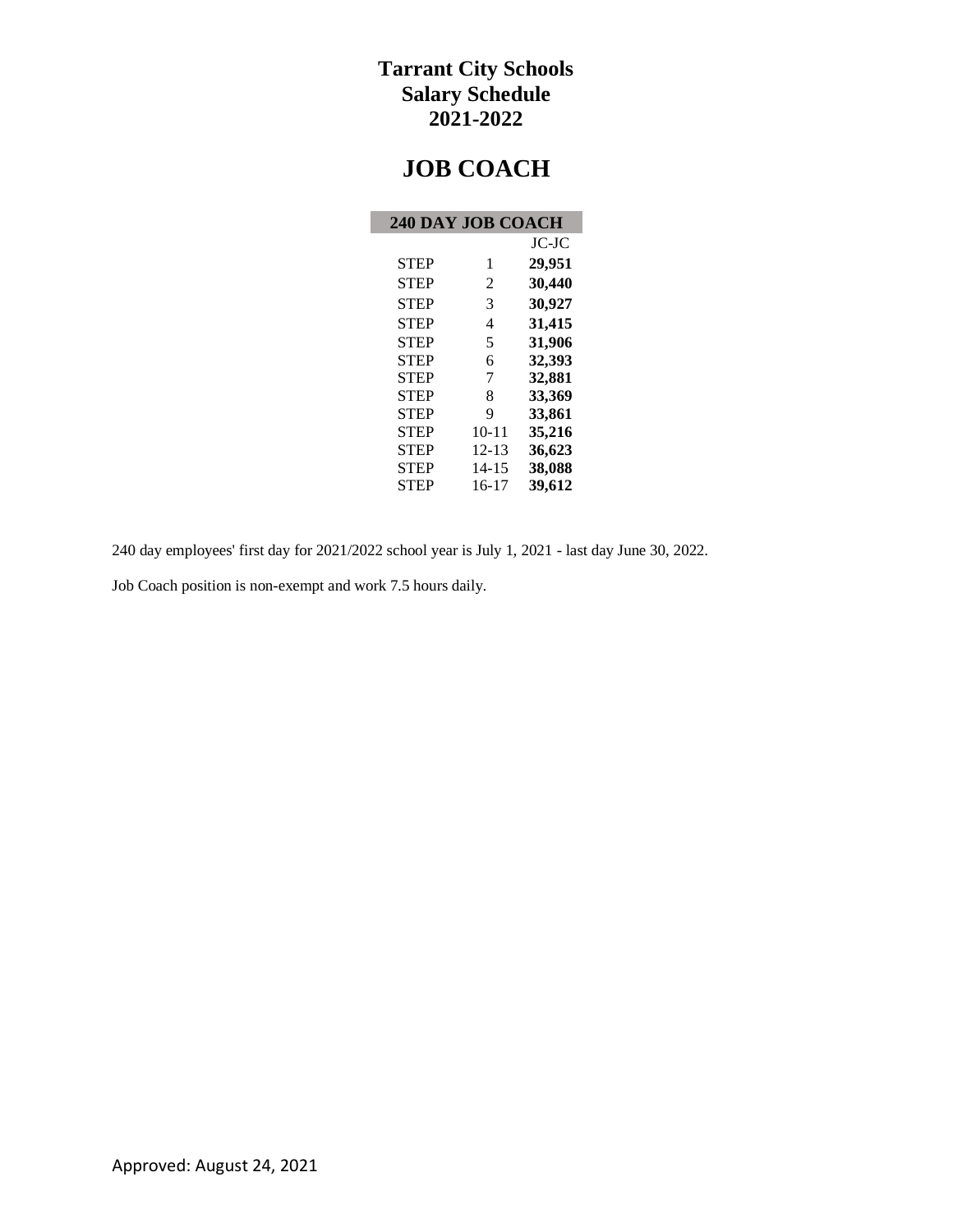# **187 DAY NON-DEGREE**

|                   | <b>187 DAY NON-DEGREE</b> |               |
|-------------------|---------------------------|---------------|
|                   |                           | NON-DEGREE    |
| <b>EXPERIENCE</b> | <b>STEP</b>               | <b>SALARY</b> |
| 0                 | 1                         | 41,690        |
| 1                 | 2                         | 41,772        |
| 2                 | 3                         | 45,855        |
| 3                 | 4                         | 46,339        |
| 4                 | 5                         | 46,854        |
| 5                 | 6                         | 47,864        |
| 6                 | 7                         | 48,789        |
| 7                 | 8                         | 49,057        |
| 8                 | 9                         | 49,327        |
| 9                 | 10                        | 49,868        |
| 10                | 11                        | 50,133        |
| 11                | 12                        | 50,404        |
| 12                | 13                        | 50,920        |
| 13                | 14                        | 51,190        |
| 14                | 15                        | 51,463        |
| $15 - 23$         | 16-24                     | 52,988        |
| $24 - 26$         | 25-27                     | 53,903        |
| $27+$             | 28                        | 54,981        |

Annual shown above is based on 187 day, nine month contract.

187 day employees' first day for 2021/2022 school year is August 5, 2021 – last day May 25, 2022. Actual work days are specified by the academic calendar.

This is an exempt position.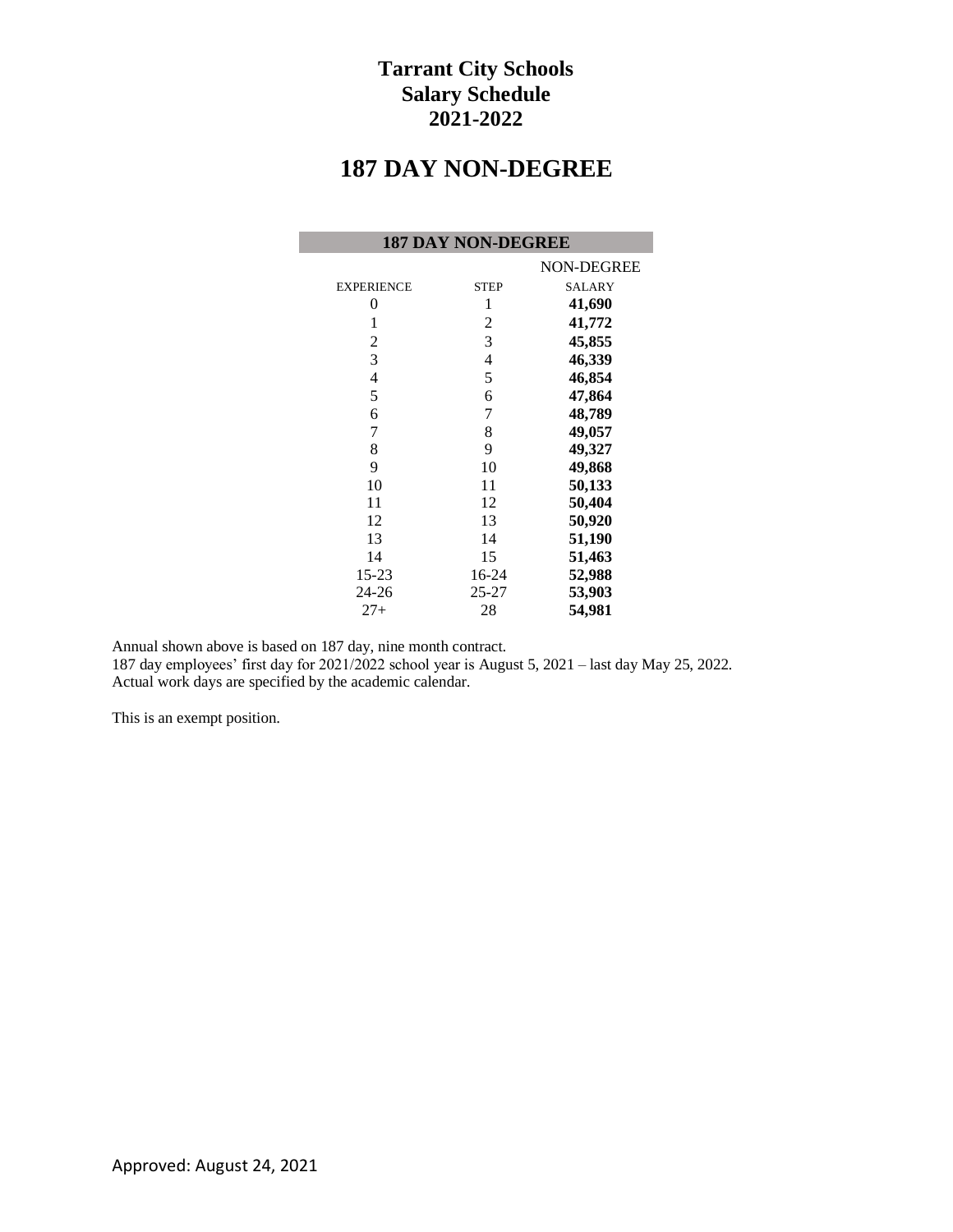# **CAREER COACH**

|                   | <b>BACHELORS</b> |               |                   | <b>MASTERS</b> |               |
|-------------------|------------------|---------------|-------------------|----------------|---------------|
|                   |                  | CC-II         |                   |                | CC-I          |
| <b>EXPERIENCE</b> | <b>STEP</b>      | <b>SALARY</b> | <b>EXPERIENCE</b> | <b>STEP</b>    | <b>SALARY</b> |
|                   |                  | 41,690        |                   |                | 45,034        |
|                   | 2                | 41,772        |                   | 2              | 45,122        |
| 2                 | 3                | 45,855        | 2                 | 3              | 49,534        |
| 3                 | 4                | 46,339        | 3                 | 4              | 50,058        |
| 4                 |                  | 46,854        | 4                 | 5              | 50,611        |
|                   | 6                | 47,864        | 5                 | 6              | 51,704        |
| 6                 |                  | 48,789        | 6                 |                | 52,701        |
|                   | 8                | 49,057        |                   | 8              | 52,991        |
| 8                 | 9                | 49,327        | 8                 | 9              | 53,284        |
| 9                 | 10               | 49,868        | 9                 | 10             | 53,868        |

Annual shown above is based on 202 day, ten month contract.

202 day employees' first day for 2021/2022 school year is July 23, 2021 – last day June 6, 2022. Actual work days are specified by the academic calendar.

Career Coach is an exempt position.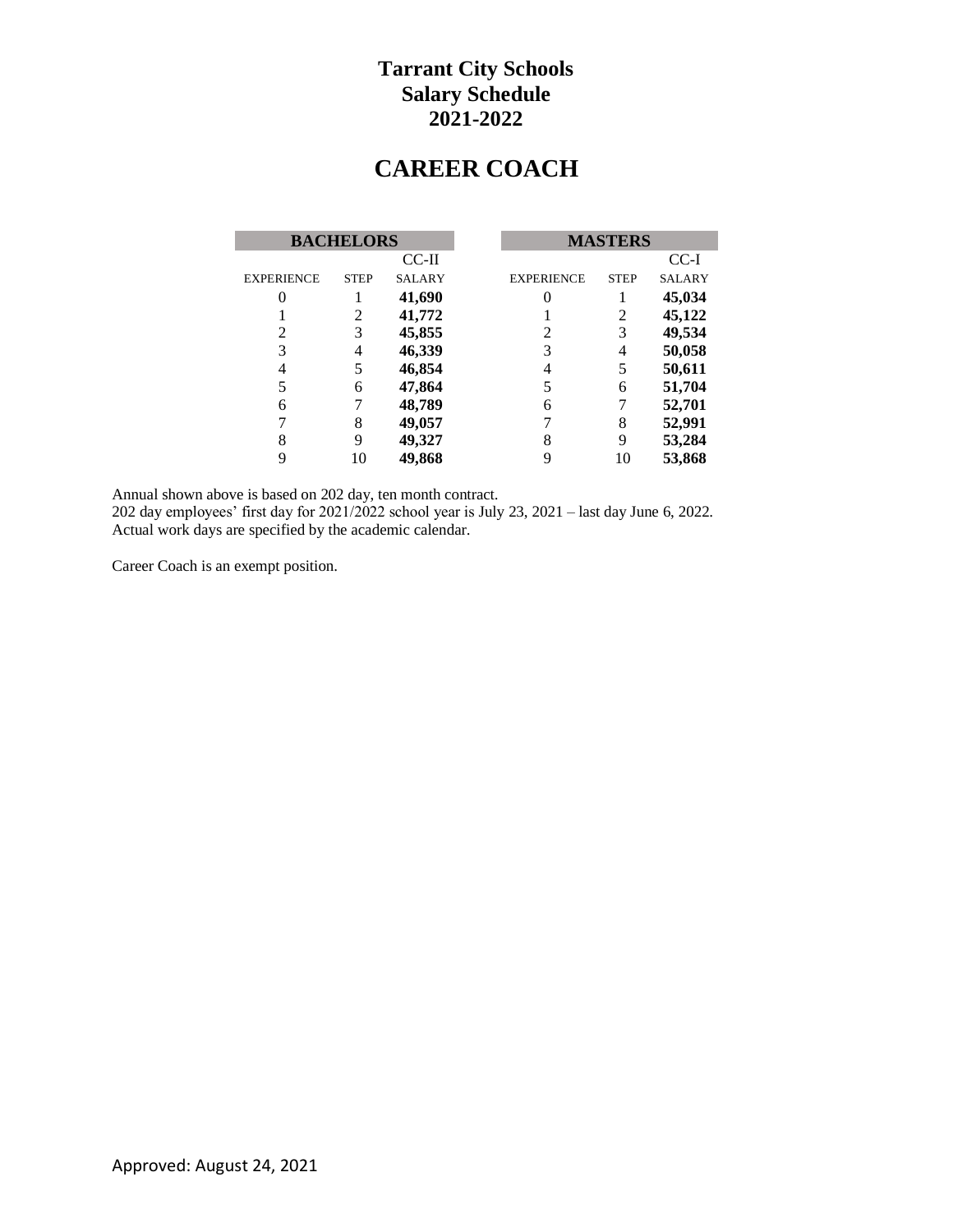# **CERTIFIED STAFF/TEACHERS – 187 DAYS**

| <b>BACHELORS</b>      |              |                   | <b>MASTERS</b>        |                |               | 6-YEAR                |             |               | <b>DOCTORATE</b>  |             |                   |
|-----------------------|--------------|-------------------|-----------------------|----------------|---------------|-----------------------|-------------|---------------|-------------------|-------------|-------------------|
|                       |              | $T-II$            |                       |                | $T-I$         |                       |             | T-AA          |                   |             | T-DO              |
| <b>EXPERIENC</b><br>Е | ${\tt STEP}$ | <b>SALAR</b><br>Y | <b>EXPERIENC</b><br>E | <b>STEP</b>    | <b>SALARY</b> | <b>EXPERIENC</b><br>Е | <b>STEP</b> | <b>SALARY</b> | <b>EXPERIENCE</b> | <b>STEP</b> | <b>SALAR</b><br>Y |
| 0                     |              | 41,690            | $\Omega$              |                | 47,941        | $\Omega$              |             | 51,695        | $\overline{0}$    |             | 55,446            |
|                       | 2            | 41,772            |                       | $\overline{2}$ | 48,028        |                       | 2           | 51,923        |                   | 2           | 57,252            |
| $\overline{c}$        | 3            | 45,855            | 2                     | 3              | 52,733        | 2                     | 3           | 56,860        | 2                 | 3           | 60,990            |
| 3                     | 4            | 46,339            | 3                     | 4              | 52,816        | 3                     | 4           | 56,946        | 3                 | 4           | 61,268            |
| 4                     | 5            | 46,854            | 4                     | 5              | 53,270        | 4                     | 5           | 57,033        | 4                 |             | 61,548            |
| 5                     | 6            | 47,864            | 5                     | 6              | 55,043        | 5                     | 6           | 59,367        |                   | 6           | 63,659            |
| h                     |              | 48,789            | 6                     |                | 55,390        | 6                     |             | 59,626        | 6                 |             | 63,945            |
|                       | 8            | 49,057            |                       | 8              | 55,661        |                       | 8           | 59,713        |                   | 8           | 64,231            |
| 8                     | 9            | 49,327            | 8                     | 9              | 55,931        | 8                     | 9           | 60,149        | 8                 | 9           | 64,514            |
| 9                     | 10           | 49,868            | 9                     | 10             | 56,468        | 9                     | 10          | 60,554        | 9                 | 10          | 64,932            |
| 10                    | 11           | 50,133            | 10                    | 11             | 56,739        | 10                    | 11          | 60,821        | 10                | 11          | 65,078            |
| 11                    | 12           | 50,404            | 11                    | 12             | 57,011        | 11                    | 12          | 61,239        | 11                | 12          | 65,678            |
| 12                    | 13           | 50,920            | 12                    | 13             | 57,556        | 12                    | 13          | 61,765        | 12                | 13          | 66,231            |
| 13                    | 14           | 51,190            | 13                    | 14             | 57,825        | 13                    | 14          | 62,076        | 13                | 14          | 66,258            |
| 14                    | 15           | 51,463            | 14                    | 15             | 58,097        | 14                    | 15          | 62,637        | 14                | 15          | 67,180            |
| $15 - 23$             | $16-24$      | 52,988            | $15 - 23$             | $16-24$        | 60,773        | $15 - 23$             | $16 - 24$   | 65,546        | $15 - 23$         | $16-24$     | 70,285            |
| $24 - 26$             | $25 - 27$    | 53,903            | $24 - 26$             | $25 - 27$      | 61,987        | $24 - 26$             | $25 - 27$   | 66,857        | $24 - 26$         | $25 - 27$   | 71,691            |
| $27+$                 | 28           | 54,981            | $27+$                 | 28             | 63,288        | $27+$                 | 28          | 68,194        | $27+$             | 28          | 73,125            |

Annual shown above is based on 187 day, nine month contract. 187 day employees' first day for 2021/2022 school year is August 5, 2021 – last day May 26, 2022. Actual work days are specified by the academic calendar. All certified staff salary annualized and equally divided by twelve (12).

Nine month teacher is an exempt position.

I

Teacher schedule includes: Librarians, Counselors, Band Directors, and Teachers.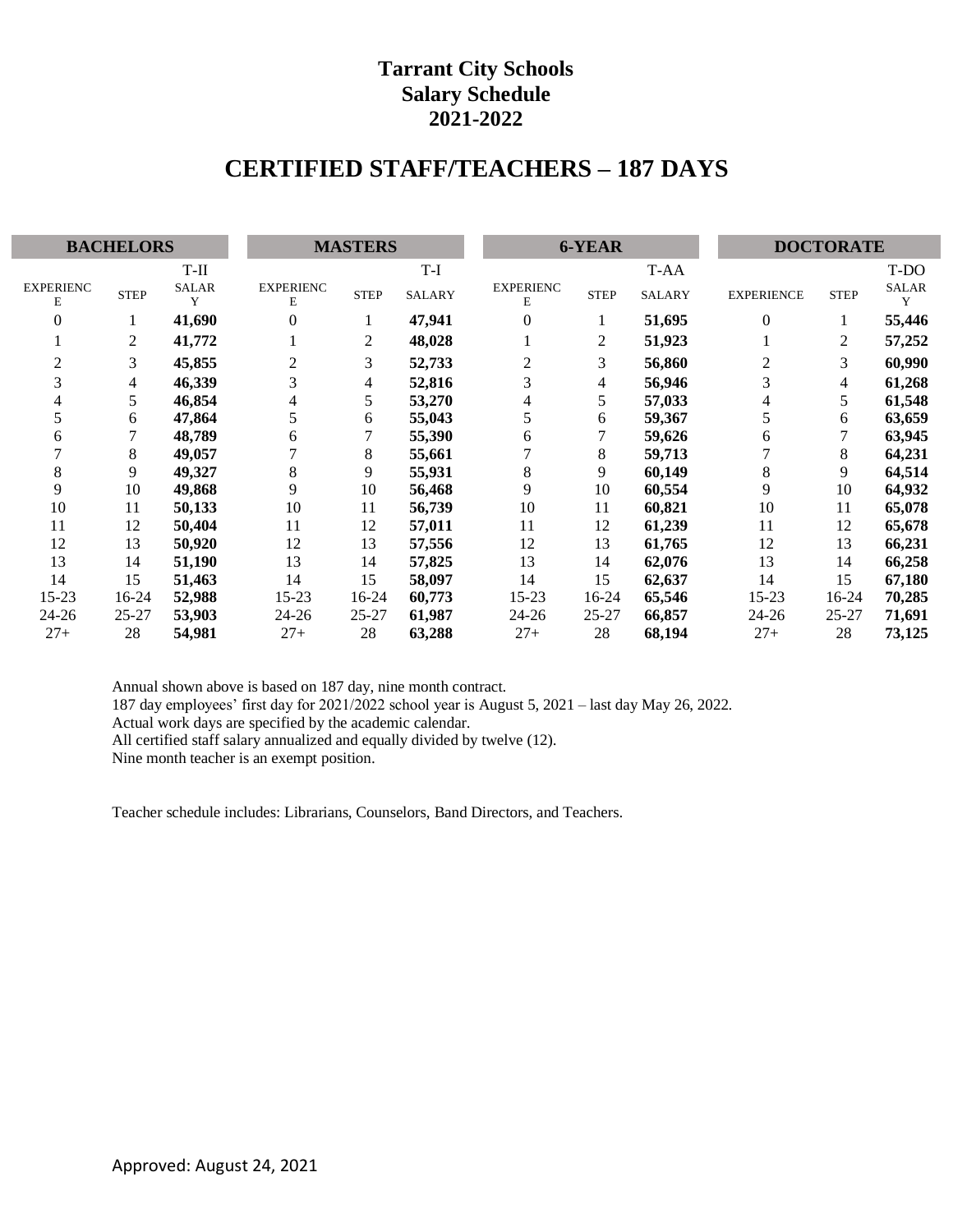# **CERTIFIED STAFF/TEACHERS – 222 DAYS**

| <b>BACHELORS</b>  |             |               | <b>MASTERS</b>    |             |               | 6-YEAR            |             |               | <b>DOCTORATE</b>  |             |               |
|-------------------|-------------|---------------|-------------------|-------------|---------------|-------------------|-------------|---------------|-------------------|-------------|---------------|
|                   |             | $CR-II$       |                   |             | $CR-I$        |                   |             | CR-AA         |                   |             | CR-DO         |
| <b>EXPERIENCE</b> | <b>STEP</b> | <b>SALARY</b> | <b>EXPERIENCE</b> | <b>STEP</b> | <b>SALARY</b> | <b>EXPERIENCE</b> | <b>STEP</b> | <b>SALARY</b> | <b>EXPERIENCE</b> | <b>STEP</b> | <b>SALARY</b> |
| $\Omega$          |             | 49,493        | $\theta$          |             | 56,914        | $\overline{0}$    |             | 61,370        | 0                 | 1           | 65,824        |
|                   | 2           | 49,590        |                   | 2           | 57,017        |                   | 2           | 61,641        |                   | 2           | 67,967        |
|                   | 3           | 54,438        | 2                 | 3           | 62,603        | 2                 | 3           | 67,502        | 2                 | 3           | 72,405        |
|                   | 4           | 55,012        | 3                 | 4           | 62,701        | 3                 | 4           | 67,604        |                   | 4           | 72,736        |
|                   | 5           | 55,623        |                   | 5           | 63,240        | 4                 | 5           | 67,708        | 4                 | 5           | 73,067        |
|                   | 6           | 56,822        | 5                 | 6           | 35,345        | 5                 | 6           | 70,479        |                   | 6           | 75,574        |
| 6                 | 7           | 57,920        | 6                 |             | 65,757        | 6                 | 7           | 70,786        | 6                 |             | 75,913        |
|                   | 8           | 58,239        |                   | 8           | 66,079        |                   | 8           | 70,889        |                   | 8           | 76,253        |
| 8                 | 9           | 58,560        | 8                 | 9           | 66,399        | 8                 | 9           | 71,407        | 8                 | 9           | 76,589        |
| 9                 | 10          | 59,201        | 9                 | 10          | 67,037        | 9                 | 10          | 71,509        | 9                 | 10          | 76,924        |
| 10                | 11          | 59,516        | 10                | 11          | 67,358        | 10                | 11          | 71,826        | 10                | 11          | 77,258        |
| 11                | 12          | 59,838        | 11                | 12          | 67,681        | 11                | 12          | 72,701        | 11                | 12          | 77,981        |
| 12                | 13          | 60,451        | 12                | 13          | 68,328        | 12                | 13          | 73,243        | 12                | 13          | 78,322        |
| 13                | 14          | 60,771        | 13                | 14          | 68,648        | 13                | 14          | 73,695        | 13                | 14          | 78,659        |
| 14                | 15          | 61,095        | 14                | 15          | 68,971        | 14                | 15          | 74,361        | 14                | 15          | 79,754        |
| 15-23             | $16-24$     | 62,906        | $15 - 23$         | $16-24$     | 72,147        | $15 - 23$         | $16-24$     | 77,814        | $15 - 23$         | 16-24       | 83,440        |
| $24 - 26$         | $25 - 27$   | 63,992        | $24 - 26$         | $25 - 27$   | 73,589        | $24 - 26$         | $25 - 27$   | 79,370        | 24-26             | $25 - 27$   | 85,109        |
| $27+$             | 28          | 65,272        | $27+$             | 28          | 75,062        | $27+$             | 28          | 80,958        | $27+$             | 28          | 86,812        |

Annual shown above is based on 222 day, eleven month contract. Actual work days are specified by the academic calendar. All certified staff salary annualized and equally divided by twelve (12). Eleven month teacher is an exempt position.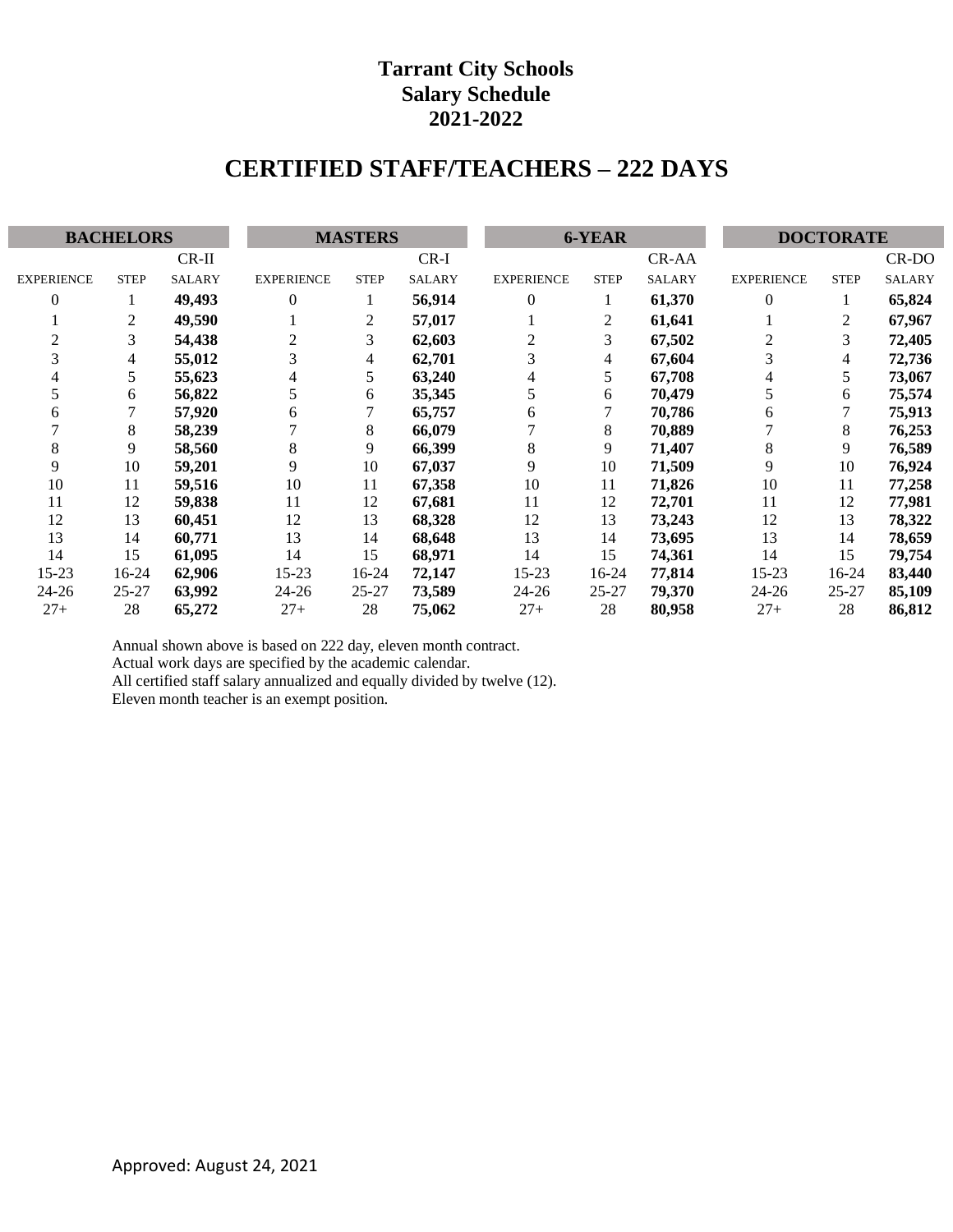# **ATHLETIC SUPPLEMENTS**

| <b>Years Experience</b>               | $0 - 2$ | $3 - 5$               | $6 - 8$ | $9 - 11$ | $12+$   |
|---------------------------------------|---------|-----------------------|---------|----------|---------|
|                                       |         | <b>VARSITY</b>        |         |          |         |
|                                       |         | Fall Program          |         |          |         |
| Head Football (AS-I)                  | \$4,000 | \$4,500               | \$5,000 | \$5,500  | \$6,500 |
| Asst. Football (AS-II)                | \$3,255 | \$3,472               | \$3,689 | \$3,906  | \$4,340 |
| Volleyball (AS-3)                     | \$1,194 | \$1,500               | \$1,750 | \$1,850  | \$2,000 |
|                                       |         |                       |         |          |         |
|                                       |         | Winter Program        |         |          |         |
| Boys'/Girls' Head Basketball (AS-14)  | \$3,170 | \$3,500               | \$4,000 | \$4,500  | \$5,000 |
| Boys'/Girls' Asst. Basketball (AS-4)  | \$1,585 | \$1,694               | \$1,802 | \$2,000  | \$2,500 |
|                                       |         | <b>Spring Program</b> |         |          |         |
| Baseball (AS-6)                       | \$1,736 | \$2,000               | \$2,200 | \$2,500  | \$2,800 |
| Asst. Baseball (AS-7)                 | \$868   | \$922                 | \$977   | \$1,031  | \$1,085 |
| Girls' Softball (AS-6)                | \$1,736 | \$2,000               | \$2,200 | \$2,500  | \$2,800 |
| Asst. Girls' Softball (AS-7)          | \$868   | \$922                 | \$977   | \$1,031  | \$1,085 |
| Golf Coach Girls/Boys (AS-9)          | \$760   | \$814                 | \$868   | \$922    | \$977   |
| Cheerleader (AS-10)                   | \$1,500 | \$1,750               | \$2,000 | \$2,250  | \$2,500 |
| Asst. Cheerleader (AS-15)             | \$651   | \$705                 | \$760   | \$814    | \$922   |
| Track/ESports (AS-9)                  | \$760   | \$814                 | \$868   | \$922    | \$977   |
| Soccer (AS-SR)                        | \$1,200 | \$1,400               | \$1,600 | \$1,900  | \$2,200 |
| Asst. Soccer/Track (AS-SE)            | \$651   | \$705                 | \$760   | \$814    | \$922   |
|                                       |         | <b>JR. VARSITY</b>    |         |          |         |
|                                       |         | Fall Program          |         |          |         |
| Head Football (AS-II)                 | \$3,255 | \$3,472               | \$3,689 | \$3,906  | \$4,340 |
| Asst. Football (AS-8)                 | \$1,000 | \$1,000               | \$1,250 | \$1,500  | \$1,750 |
| Volleyball (AS-VB)                    | \$750   | \$850                 | \$950   | \$1,050  | \$1,200 |
|                                       |         |                       |         |          |         |
|                                       |         | <b>Winter Program</b> |         |          |         |
| Boys'/Girls' Head Basketball (AS-5)   | \$1,300 | \$1,500               | \$1,650 | \$1,750  | \$1,800 |
| Boys'/Girls' Asst. Basketball (AS-12) | \$651   | \$760                 | \$868   | \$977    | \$1,085 |
|                                       |         | <b>Spring Program</b> |         |          |         |
| Baseball (AS-BB)                      | \$1,000 | \$1,100               | \$1,200 | \$1,300  | \$1,400 |
| Asst. Baseball (AS-13)                | \$651   | \$705                 | \$760   | \$814    | \$922   |
| Girls' Softball (AS-BB)               | \$1,000 | \$1,100               | \$1,200 | \$1,300  | \$1,400 |
| Asst. Girls' Softball (AS-13)         | \$651   | \$705                 | \$760   | \$814    | \$922   |
| Cheerleader (AS-11)                   | \$814   | \$900                 | \$1,000 | \$1,100  | \$1,200 |
| Asst. Cheerleader (AS-15)             | \$651   | \$705                 | \$760   | \$814    | \$922   |
|                                       |         |                       |         |          |         |
| Winning Season (AS-WS)                | \$500   |                       |         |          |         |

\*Add \$500 per sport for Head Coaches achieving a winning season (total season record).

(Forfeited games will not be used to calculate the season record.)

\*\*If a coach is awarded the incentive and AHSAA forfeits games due to rules violations, the incentive must be repaid to the board.